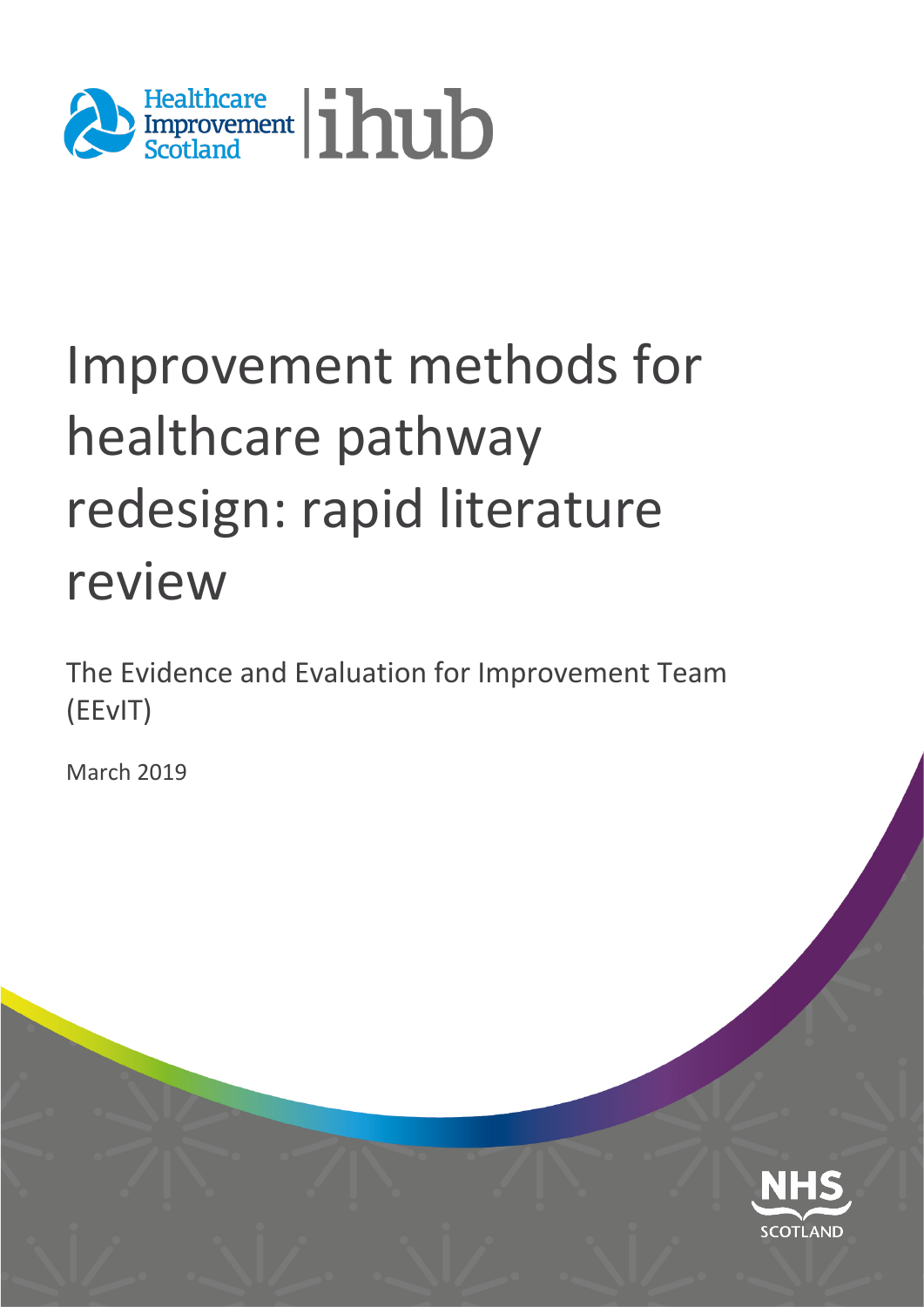# **Context**

The Access Quality Improvement Programme (Access QI) will support the implementation of the Waiting Times Improvement Plan by ensuring improvement science is routinely available to support delivery of reduced waiting times, and will have a particular role in supporting improvements in patient pathways using quality improvement methodology.

A rapid literature review was requested to help inform a pathway redesign quality improvement methodology for Scotland by providing a summary of what existing systematised methods have been applied to healthcare pathway redesign and any evidence around the impact of applying them.

## Literature search

A systematic search of the literature was not possible due to the time constraints of the request. Instead, a quick search was conducted on 21 January 2019 of the following databases: Embase, HMIC, Medline, and Web of Science. Results were limited to English language publications from the last five years. To supplement the database search, key organisation websites were browsed and citation tracking used. A full list of resources searched and terms used are available on request. As this search yielded few relevant sources, the following literature summary is based largely on sources identified through ad hoc iterative online searching.

## Literature summary

## Sheffield Flow Coaching Academy approach

The Sheffield Flow Coaching Academy builds on two previous Health Foundation supported programmes: Flow Cost Quality and the Sheffield Microsystem Coaching Academy. A social franchise model is key to the Flow Coaching Academy programme to replicate the Academies nationally as a standard way to approach condition-based pathway improvement. The Academy provides a 12-month action learning training programme to give frontline staff the skills to coach improvement with local pathway teams in a 'Big Room' setting. Coaches come as pairs: one clinical from within the pathway and one external to provide balance and perspective. The course covers team coaching skills, a Flow Roadmap to guide improvement, data skills and the psychology of improvement and behaviour change concepts. Pathways are defined at condition level and developing ways in which the patient voice can be represented − and ultimately where care can be co-produced – is actively encouraged.

RAND Europe is undertaking an independent evaluation of the Flow Coaching Academy programme from which results are not yet published [\(RAND\)](https://www.rand.org/randeurope/research/projects/evaluating-the-flow-coaching-academy-programme.html). A 2018 Health Foundation source notes that there are four active local Flow Coaching Academies and the aim is to set up three more in 20191.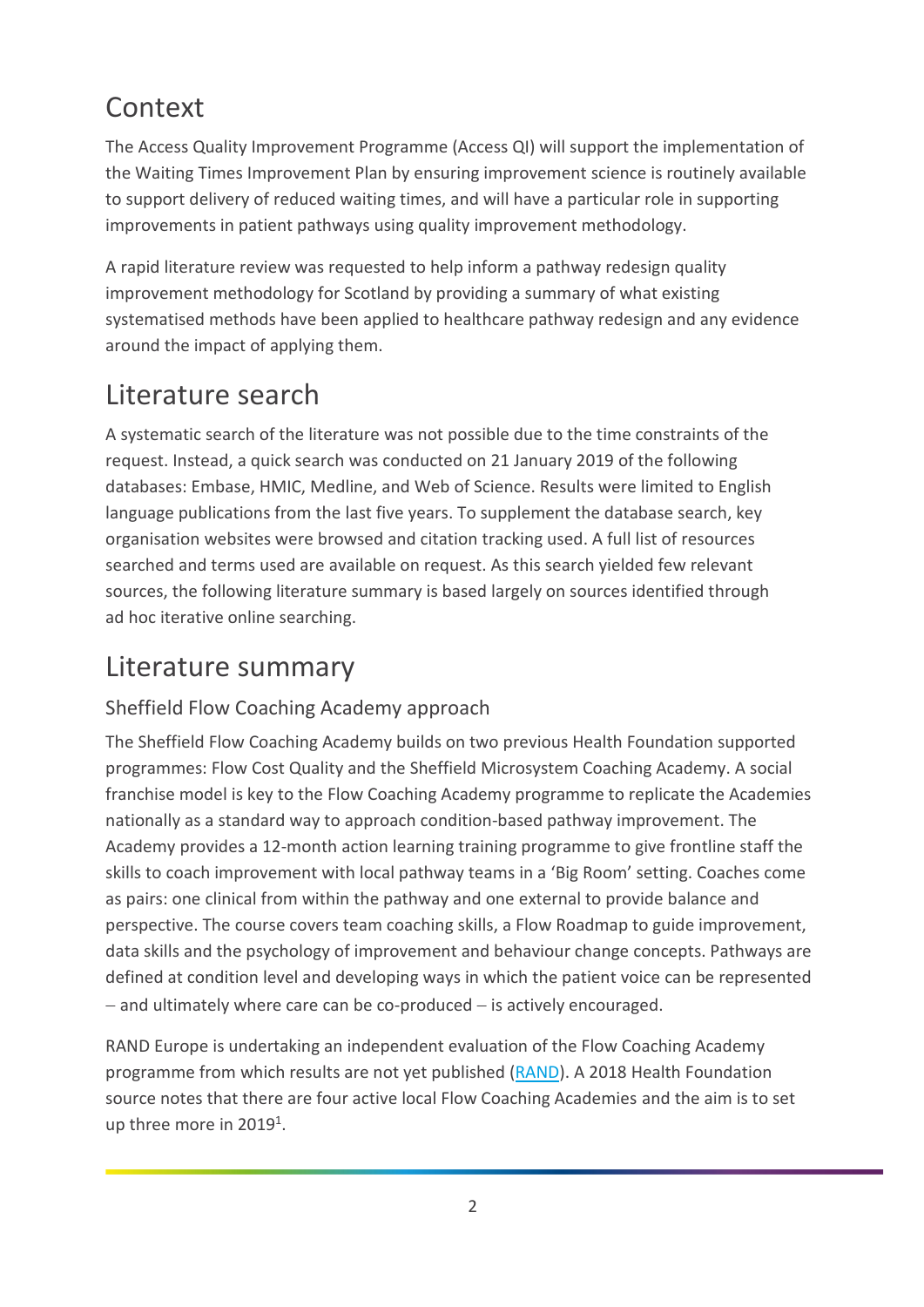#### HealthPathways

HealthPathways grew out of the New Zealand Health Ministry's drive to cut waiting times and is considered to be one of the district of Canterbury's most innovative and most effective changes2. HealthPathways is a set of local agreements on best practice, based on international evidence but built around available resources. The pathways are initially developed by bringing hospital practitioners and GPs together in the same room, then in the later stages bringing in nurses, allied health professionals and funders. There is relatively little formal patient input – it is described as a patient-centred design because the central question it asks when redesigning service pathways is 'How will this improve life for patients?' The pathways are routinely reviewed at one year, and then once every two years, but can also be changed when demand forces a tightening of the referral criteria or if powerful new evidence emerges.

In terms of impact, Canterbury moved from a position where its main hospital in Christchurch regularly entered 'gridlock' – with patients in its emergency department facing long waits – to one where that rarely happens2. HealthPathways has helped to ensure that only those patients who need an outpatient appointment get one, resulting in better use of hospital resources. Based on waiting time saved for a selection of its most effective condition-based pathways, the Canterbury health system claims to have saved patients more than a million days of waiting for treatment in just four clinical areas. Impact on the absolute quality of care often has to be inferred from other indirect measures. According to those involved in the design of the pathways, the process of creating the pathways is as essential as the outcome: that is, the communication between hospital specialists and GPs sitting down together discussing what the problems are, and the trust that is gradually built from these exchanges, is crucial to HealthPathways' success<sup>2</sup>.

Canterbury's other initiatives implemented alongside HealthPathways are adaptations of lessons learned from elsewhere and as such their approach has many similarities with other examples of improvement in healthcare literature<sup>2</sup>. This includes sustained investment in providing staff with the skills needed to innovate, and supporting them when they do. Central to this is an ongoing commitment to enable change to take place 'from within' and pointing staff towards techniques that help them analyse and solve clinical and organisational problems. This is reflected in continuing investment in the '8' programmes, including Xceler8, Particip8 and Collabor8, for staff, including staff who work in the community but are not directly employed by the board. In Xceler8, staff undergo a week-long exposure to lean, six sigma and other system-wide thinking techniques.

HealthPathways' results in Canterbury have been sufficiently impressive for others in New Zealand and Australia to attempt to replicate it. An evaluation of its implementation in five 'Medicare Locals' in Australia found evidence of impact on improving collaboration between acute and primary care sector clinicians and clinicians' experience of patient care. However, there was no evidence, in the early stage of implementation when the evaluation was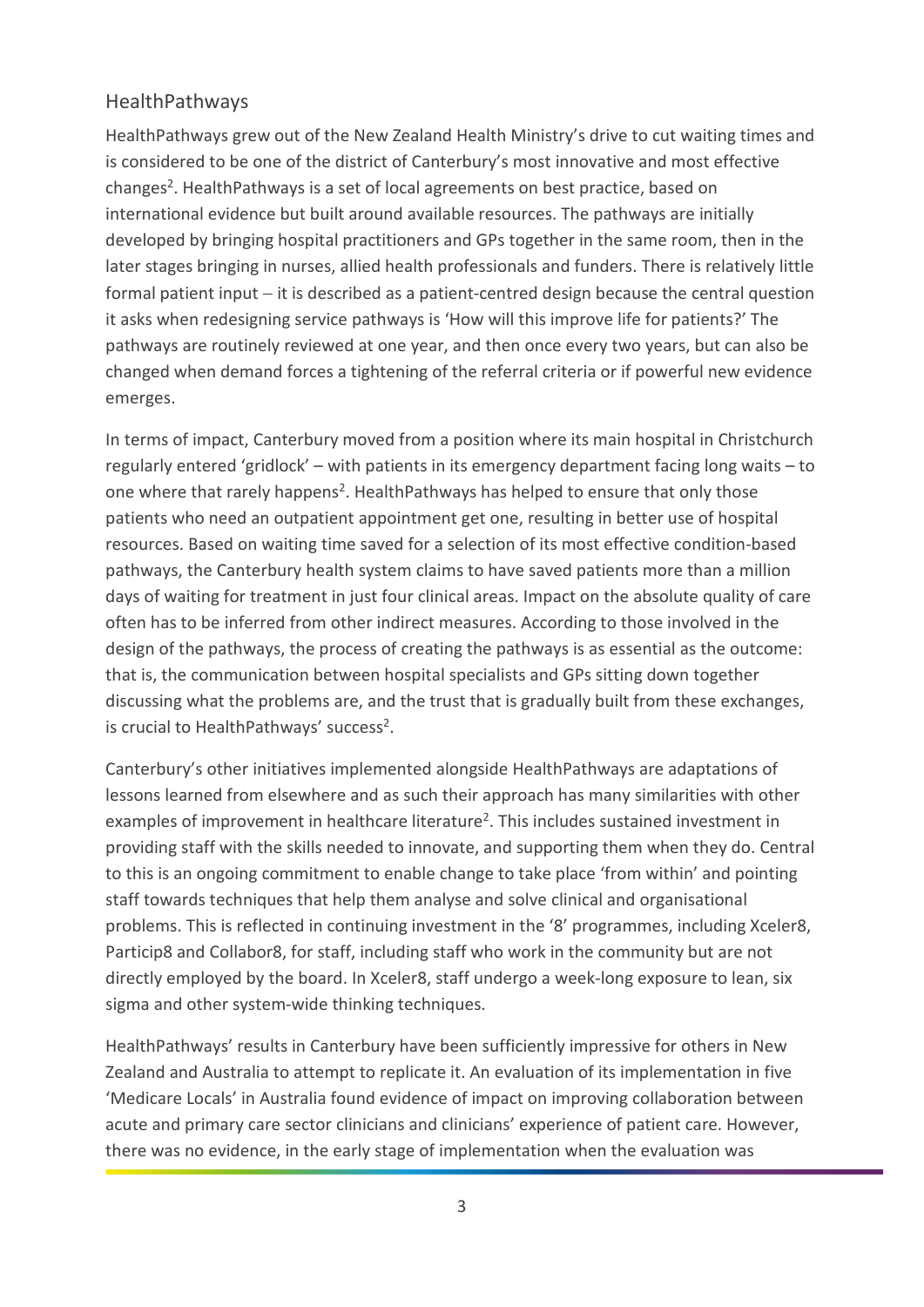conducted, of impact on system performance indicators such as waiting times for hospital services3. It noted that measuring the impact of HealthPathways in isolation of associated activities and initiatives is challenging and it is widely accepted that significant system level impacts of HealthPathways will not be seen in the short term.

#### Whole System Flow methods

The Health Foundation published an evidence scan in 2013 on methods used to improve patient flow across organisations and care pathways4. It found evidence that methods to improve patient flow can enhance throughput and reduce waiting time. However, many different methods have been used, few studies provide enough detail about the exact approaches used or step-by-step guides to allow replication, and few studies have explicitly compared whether one methodology is more effective than others. Moreover, little has been published about the impacts of methods to analyse or improve flow on outcomes. Overall, the evidence suggested that quality improvement approaches, such as lean and six sigma that address variation, may help tackle patient flow issues across pathways of care. However, the true impact of these approaches is difficult to judge.

Two key learning points on the use of quality improvement methodologies emerged from the evidence scan<sup>4</sup>. Firstly, a number of methodologies can be used to analyse and improve flow, but localised adaptation is key – research has shown that it is possible to transfer techniques such as lean, queuing theory and capacity analysis to a healthcare context, but it is essential to recognise contextual factors and adapt the methods appropriately. Secondly, it is essential to undertake detailed diagnostic work, and real-time demand and capacity management may be key. Undertaking an appropriate needs assessment and analysis of potential bottlenecks, then trying short tests of new approaches has been found to work well, but there is no evidence to suggest that one method of analysing flow is any more effective than another. Instead, it appears useful for organisations to select easy to use approaches that fit with data availability and involve multiple stakeholders in exploring the findings and planning next steps: *"In other words, it is not the exact method used that appears important, but rather the process of examining flow and bottlenecks and engaging the wider team in generating solutions."* Using resources that display data visually, such as statistical process control charts, fishbone cause and effect diagrams or pathway diagrams may help to get wider groups of staff engaged<sup>4</sup>.

In a more recent report the Health Foundation set out a multilevel organising framework for improving whole system flow, supported by case studies of innovative and effective practice5. It includes a structured approach for improving flow at the care journey level that draws upon learning from the Health Foundation's Flow Cost Quality programme that aimed to improve patient flow along emergency care pathways in two NHS foundation trusts in Sheffield and South Warwickshire. The trusts were encouraged to use the structured lean A3 improvement process, which helped the teams to understand the root cause of problems and develop tests of change, and proved to be a powerful method for changing the beliefs and behaviours of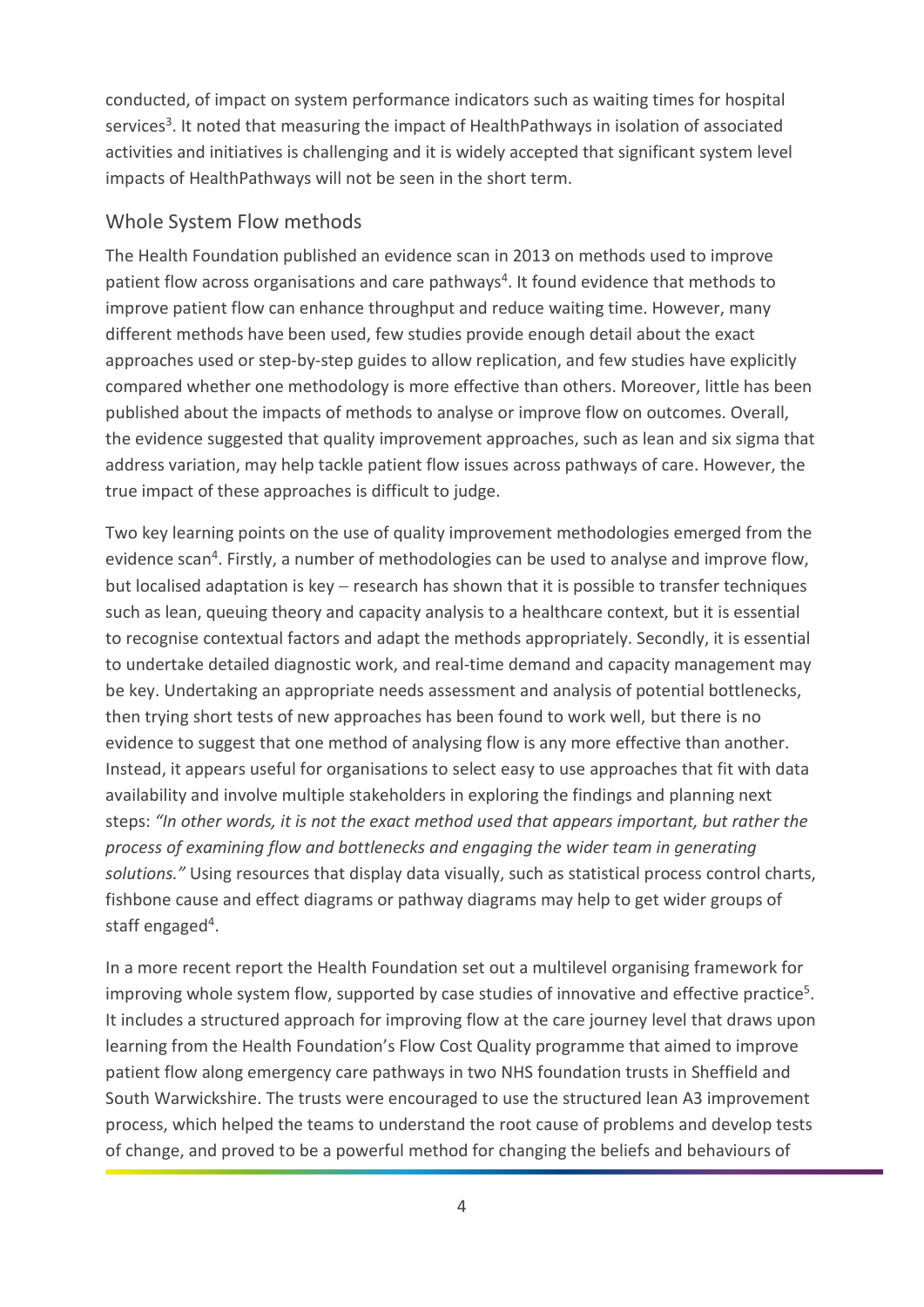those involved. Overall, the programme demonstrated that a combination of lean approaches, strong system leadership and broad stakeholder engagement can be employed successfully to reshape health and social care services<sup>5</sup>.

In its consideration of implementation, the latter report describes a case study on how partner organisations in Darlington worked together to redesign dementia services to achieve improved flow across organisational boundaries as one of the few instances of this type of whole system redesign in the  $UK<sup>5</sup>$ . One of that collaborative's aims was to determine whether a consistent approach to improvement would work across organisational boundaries. The approach it used was based on the Virginia Mason Production System (VPMS) of applying lean methodology. Its reported improvements included a reduced lead time for patients to be seen by liaison psychiatry<sup>5</sup>. That initiative grew out of the work led by the former strategic health authority on the North East Transformation System (NETS). An independent evaluation of the impact of the NETS, including impact on reduced waiting times, illustrated the challenges of conducting research in complex systems and concluded that it would be inappropriate to list a set of firm recommendations which, if adopted, would allow the NETS to be replicated and to succeed elsewhere<sup>6</sup>. One of its key implications, however, was to avoid becoming fixated on the method – in this case the quality improvement methods derived from VPMS – as an end in itself rather than a means to an end, as what accounted for the NETS's appeal and central difference from other change approaches was its focus on culture change and ensuring that was sufficiently embedded caused the greatest challenge for some study sites<sup>6</sup>. Staff engagement is a key feature of the VPMS approach, embedded through sustained effort to create a culture of learning in which tools can be applied successfully to drive continuous improvement<sup>7</sup>.

There is a resource on [Flow](https://improvement.nhs.uk/resources/flow-reduce-unnecessary-waits/) to reduce unnecessary waits in NHS Improvement's online library of Quality, Service Improvement and Redesign (QSIR) tools that suggests a step-by-step approach on the basis of lean principles.

#### Approaches integrating lean with other methods

A recent article explores overlap and synergies between lean and Integrated Care Pathways (ICPs) and provides a conceptual framework for how these two approaches could be combined to help care pathway designers and implementers consider the benefits of applying both approaches to improvement<sup>8</sup>. The framework's starting point is understanding value from the pathway users' (patient and/or carer/relative) perspective, followed by mapping the care pathway, patient flow analysis, pulling resources to the patient (requiring demand information), empowering teams and individuals (including users) to undertake improvement and finally sustain incremental change to continually work towards perfection. Embedding Plan- Do-Study-Act cycles within existing work patterns, it is suggested, may help to ensure ICPs and processes are reviewed within the dynamic context that they exist. This framework still needs to be tested empirically so there is as yet no information on impact<sup>8</sup>.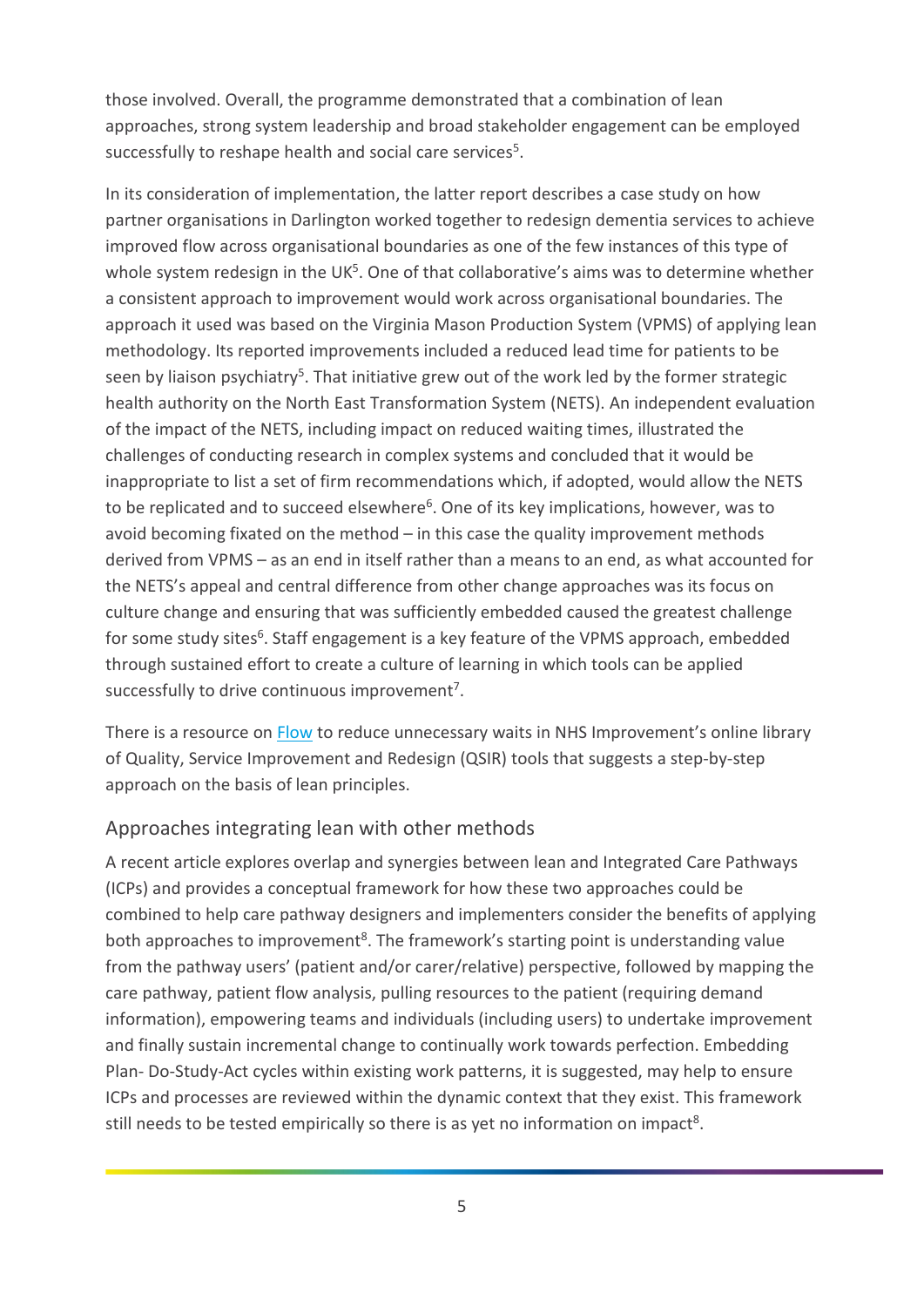A recently published book considers how to bring together the two improvement paradigms of lean and agile, dubbed 'leagility', to provide an approach that is useful for the (re)design of patient pathways<sup>9</sup>. It explores how 'decoupling points' have been used within supply chain design and proposes how this concept can be used in healthcare. It reviews the limited literature on leagility in healthcare and proposes a conceptual framework where lean, agile and leagile may be used to help deliver seamless healthcare services and improve the design of patient care pathways. Further information from this book or any examples it may include could not be obtained within the time available to produce this summary.

An earlier publication describes integration of lean methodology with queuing theory in a three-step model (LEAN-HC) comprising physician directed queuing, value stream mapping, and applying lean methods to continually improve (de-bottleneck) the care process stream<sup>10</sup>. The article outlines its application in three hospital emergency department sites, particularly with regard to patient wait time. A citation search (for subsequently published studies citing this study) failed to identify any more recent examples of the application of this approach.

Another published integrated methodology for process improvement describes combining data collection and representation methods for process mapping (each method having some limitations when used alone) $11$ . This entailed combining multidisciplinary meetings and walking the patient journey for data collection with a combined RACI (Responsible, Accountable, Consulted, and Informed) matrix and Swim Lane Diagram (RACI-SLA) for data representation. A multidisciplinary cancer centre case study in the USA was used to illustrate the effectiveness of the proposed methodology, which showed process time savings per patient for different treatment scenarios. A citation search failed to identify any more recent examples of the application of this approach.

#### Microsystems approaches

A recent journal article reports on learning from a Dartmouth Clinical Microsystems (CMS) quality improvement approach to integrated care across the Sheffield Falls Care Pathway<sup>12</sup>. This initiative was previously described in the grey literature<sup>13</sup>. The Dartmouth CMS approach involves training coaches in CMS methodology and improvement science who then facilitate local frontline microsystem teams (including patients and carers) to progress through defined stages of improvement. Among its reported achievements is progress towards achieving change in relation to key aspects of the falls pathway that were identified to be problematic: streamlining the referral process, for example, led to improvements in the number of patients being referred appropriately and the timeliness of referral, and a reduction in waiting times for the 'level 3' falls outpatient clinic service. The use of CMS methodology was also seen to empower staff and clinical managers in taking on improvement work, thereby providing a foundation upon which further service transformation could be based.

An earlier Institute for Innovation and Improvement evaluation within an NHS England context concurred with many of the claims made of the CMS approach in relation to the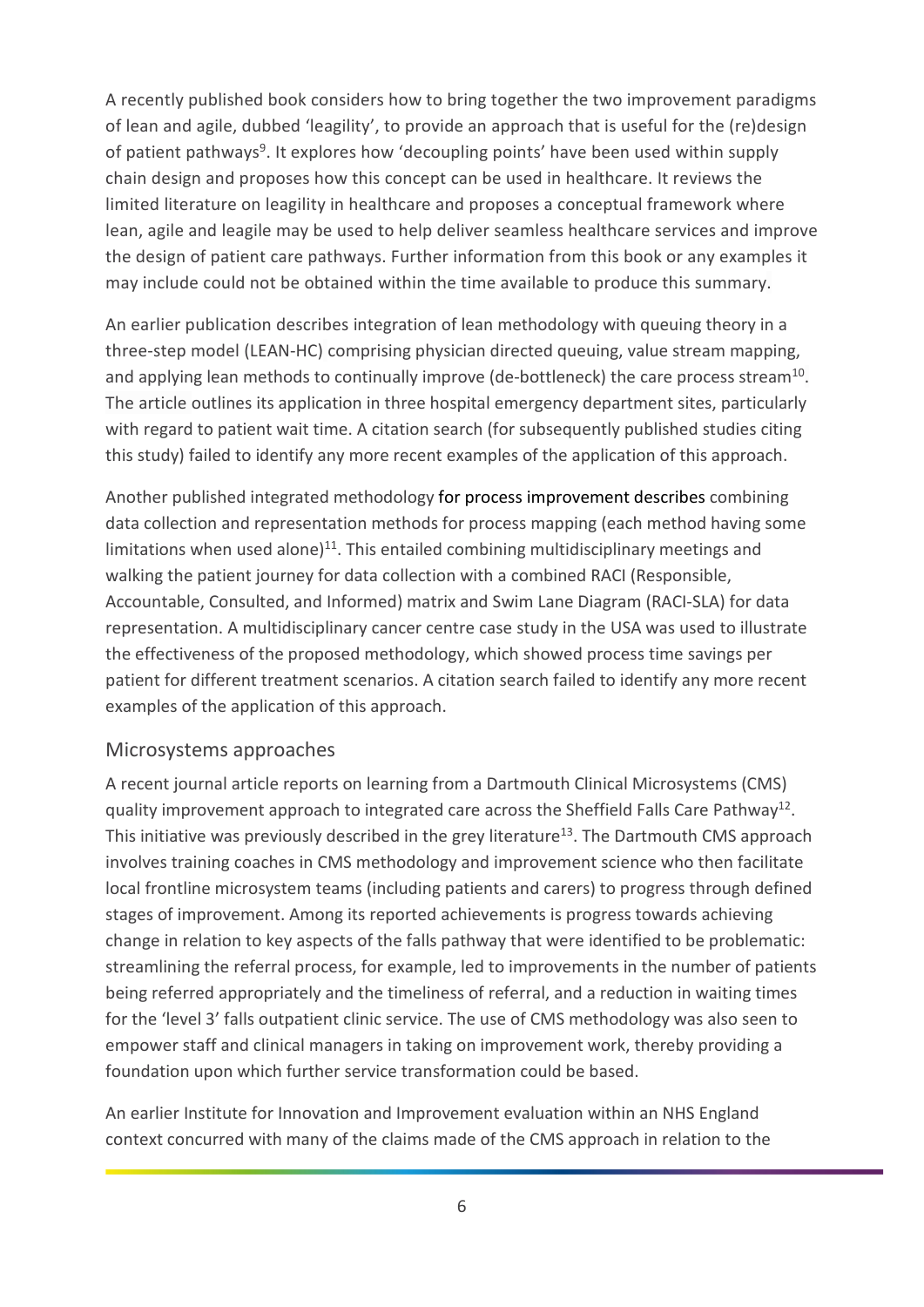flattening of hierarchies and motivating a range of staff groups to become involved in service improvement<sup>14</sup>. It found that CMS implementers appeared to adopt and embody principles of practice that were conducive to ongoing change and improvement – implying an underlying shift in culture, making future innovation more achievable. It thus provided support for the claims made regarding the 'integrating' potential of CMS compared with problem-based approaches to improvement. The study found a relative absence of outcomes data and a lack of measurable impact on key areas, consequently emphasising the importance of strong data collection in achieving 'high performing' status. Its recommendations for future microsystem programmes included the need to address patient involvement as well as process/outcome monitoring (but, bearing in mind that this study was published in 2009, this may not accurately reflect the current situation).

## Theory of constraints

The QSIR has a resource on [Theory of Constraints](https://improvement.nhs.uk/resources/theory-constraints/) (TOC), an approach to identifying the most important limiting factor (or constraint) that prevents any system or process from meeting its goal, and then systematically improving that constraint until it is no longer the limiting factor. It suggests tools and techniques to use at each step of the 5-step TOC method. A study published in 2005 that assessed the impact of applying TOC in an NHS Trust found some evidence of impact on reducing patient waiting lists; and also highlighted the need to take context and the wider system into account to maximise the benefits of using TOC<sup>15</sup>.

## Conclusion

The reviewed systematised quality improvement approaches that have been applied to healthcare pathway redesign suggest a number of effective principles. Local engagement is commonly identified as a key feature of success, together with sustained commitment to embedding a learning culture to enable change and continuous improvement to take place from within the system. Successful approaches to redesigning care pathways, resulting in improved outcomes, including waiting times, have adopted various quality improvement methodologies, commonly including lean methodologies, but localised adaptation is key. It appears that a systems-wide perspective and enabling the wider team, including service users, to become collectively involved in ongoing service improvement is more vital to success than the use of particular quality improvement methods or tools.

As this review is based largely on sources identified through ad hoc iterative online searching, other relevant sources of information about systematised approaches using quality improvement methods to support healthcare pathway redesign may have been missed.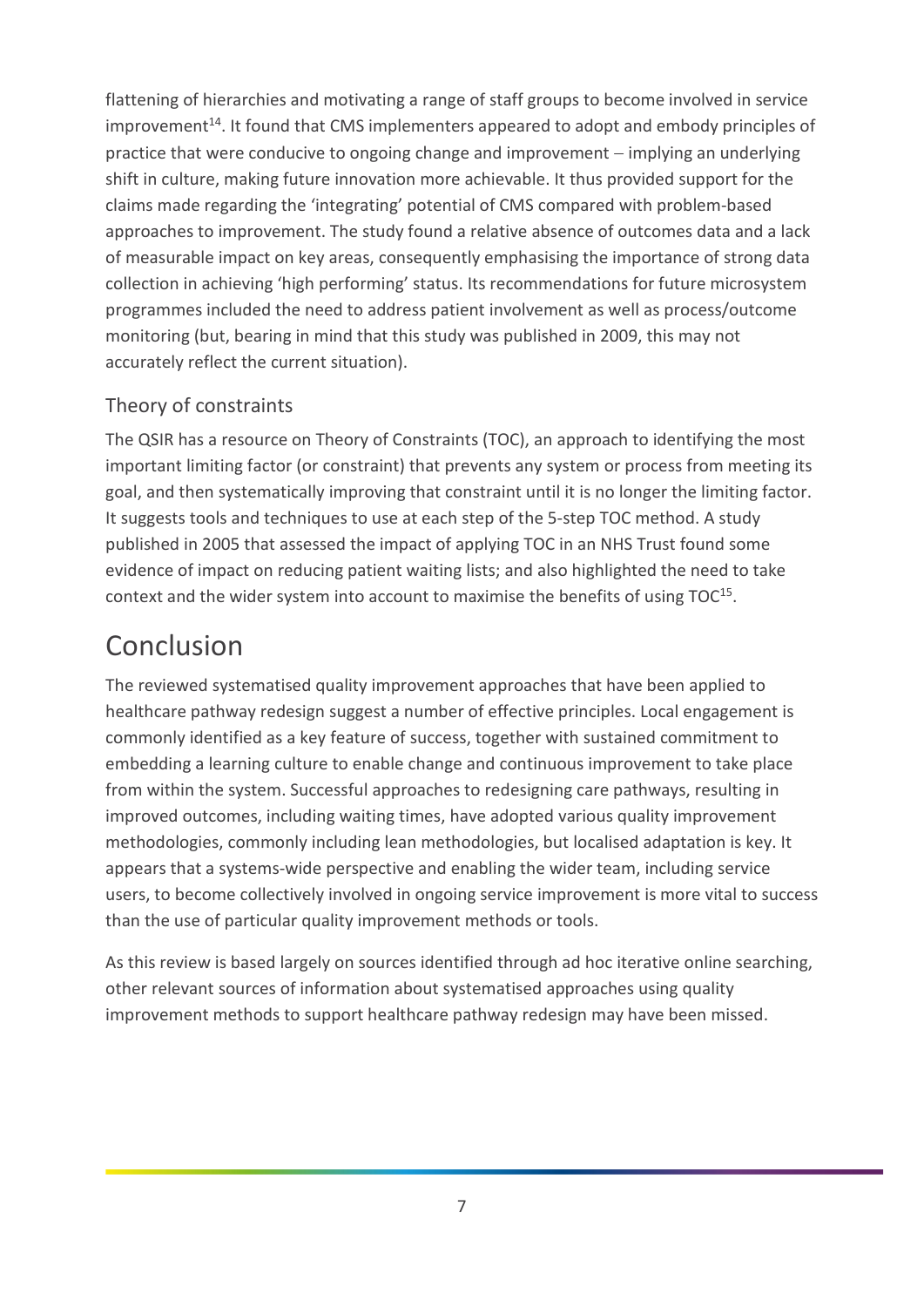## References

- 1. Health Foundation. Flow Coaching Academies: A new approach to spreading innovation [online]. 2018 [cited 2019 Feb 13]; Available from: [https://www.health.org.uk/newsletter-feature/flow-coaching-academies-a-new](https://www.health.org.uk/newsletter-feature/flow-coaching-academies-a-new-approach-to-spreading-innovation)[approach-to-spreading-innovation.](https://www.health.org.uk/newsletter-feature/flow-coaching-academies-a-new-approach-to-spreading-innovation)
- 2. Timmins N, Ham C. The quest for integrated health and social care: a case study in Canterbury, New Zealand. 2013 [cited 2019 Feb 13]; Available from: [https://www.kingsfund.org.uk/sites/default/files/field/field\\_publication\\_file/quest](https://www.kingsfund.org.uk/sites/default/files/field/field_publication_file/quest-integrated-care-new-zealand-timmins-ham-sept13.pdf)[integrated-care-new-zealand-timmins-ham-sept13.pdf.](https://www.kingsfund.org.uk/sites/default/files/field/field_publication_file/quest-integrated-care-new-zealand-timmins-ham-sept13.pdf)
- 3. Alison Boughey Consulting. HealthPathways: An evaluation of its implementation in five Australian Medicare Locals. 2014 [cited 2019 Feb 13]; Available from: [http://www.alisonbougheyconsulting.com.au/wordpress/wp](http://www.alisonbougheyconsulting.com.au/wordpress/wp-content/uploads/2013/01/Alison-Boughey-Consulting-AML-Alliance-HealthPathways-evaluation-final-report.pdf)[content/uploads/2013/01/Alison-Boughey-Consulting-AML-Alliance-HealthPathways](http://www.alisonbougheyconsulting.com.au/wordpress/wp-content/uploads/2013/01/Alison-Boughey-Consulting-AML-Alliance-HealthPathways-evaluation-final-report.pdf)[evaluation-final-report.pdf.](http://www.alisonbougheyconsulting.com.au/wordpress/wp-content/uploads/2013/01/Alison-Boughey-Consulting-AML-Alliance-HealthPathways-evaluation-final-report.pdf)
- 4. de Silva D. Improving patient flow across organisations and pathways. 2013 [cited 2019 Feb 13]; Available from: [https://www.health.org.uk/sites/default/files/ImprovingPatientFlowAcrossPathwaysAn](https://www.health.org.uk/sites/default/files/ImprovingPatientFlowAcrossPathwaysAndOrganisations.pdf) [dOrganisations.pdf.](https://www.health.org.uk/sites/default/files/ImprovingPatientFlowAcrossPathwaysAndOrganisations.pdf)
- 5. Fillingham D, Jones B, Pereira P. The challenge and potential of whole system flow: improving the flow of people, information and resources across whole health and social care economies. 2016 [cited 2019 Feb 13]; Available from: [https://www.health.org.uk/sites/default/files/ChallengeAndPotentialOfWholeSystemFl](https://www.health.org.uk/sites/default/files/ChallengeAndPotentialOfWholeSystemFlow.pdf) [ow.pdf.](https://www.health.org.uk/sites/default/files/ChallengeAndPotentialOfWholeSystemFlow.pdf)
- 6. Hunter D, Erskine J, Hicks C, McGovern T, Small A, Lugsden E*, et al.* A mixed-methods evaluation of transformational change in NHS North East. Health Serv Deliv Res. 2014;2(47).
- 7. Health Foundation. Reducing harm to patients. 2014 [cited 2019 Feb 13]; Available from: [https://www.health.org.uk/sites/default/files/ReducingHarmToPatients.pdf.](https://www.health.org.uk/sites/default/files/ReducingHarmToPatients.pdf)
- 8. Williams S, Radnor Z. An integrative approach to improving patient care pathways. Int J Health Care Qual Assur. 2018;31(7):810-21.
- 9. Williams SJ. Leanness Plus Agility = Leagility. In: Williams SJ, editor. Improving Healthcare Operations: The Application of Lean, Agile and Leagility in Care Pathway Design. Cham: Springer International Publishing; 2017. p. 57-68.
- 10. Chadha R, Singh A, Kalra J. Lean and queuing integration for the transformation of health care processes: A lean health care model. Clin Gov. 2012;17(3):191-9.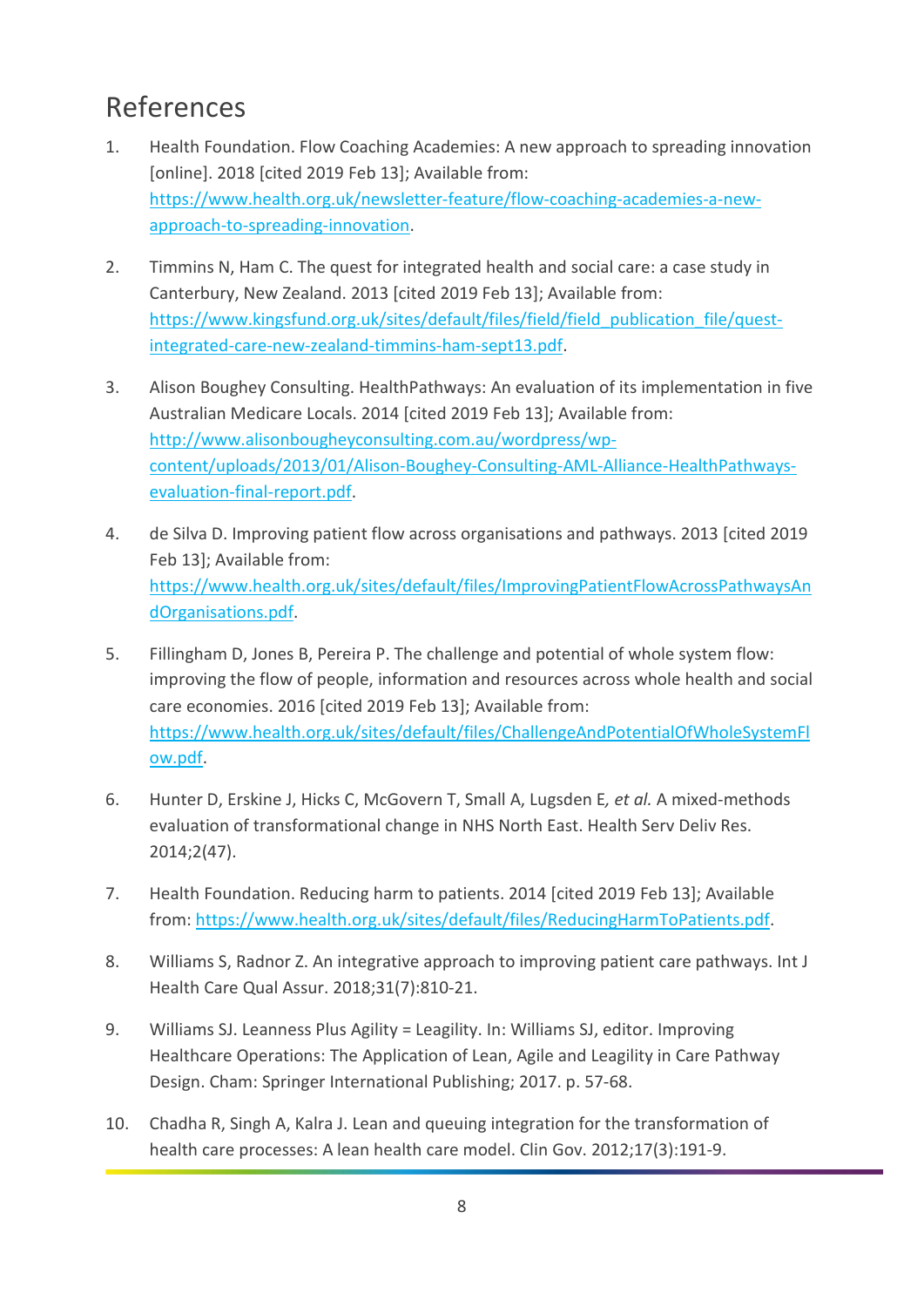- 11. Singprasong R, Eldabi T. An Integrated Methodology for Process Improvement and Delivery System Visualization at a Multidisciplinary Cancer Center. J Healthc Qual. 2013;35(2):24-32.
- 12. Gerrish K, Keen C, Palfreyman J. Learning from a clinical microsystems quality improvement initiative to promote integrated care across a falls care pathway. Primary health care research & development. 2018:1-6.
- 13. Gerrish K, Palfreyman J, Downes T. Achieving a high quality, fully-integrated falls service in Sheffield: a clinical microsystems nurse-led redesign. 2015 [cited 2019 Feb 13]; Available from: [http://www.btfn.org.uk/library/directory\\_listings/233/Burdett%20Sheffield%20Falls%2](http://www.btfn.org.uk/library/directory_listings/233/Burdett%20Sheffield%20Falls%20Redesign%20Final%20Report%2010-04-2015.pdf) [0Redesign%20Final%20Report%2010-04-2015.pdf.](http://www.btfn.org.uk/library/directory_listings/233/Burdett%20Sheffield%20Falls%20Redesign%20Final%20Report%2010-04-2015.pdf)
- 14. Williams I, Dickinson H, Robinson S, Allen C. Clinical microsystems and the NHS: a sustainable method for improvement? Journal of health organization and management. 2009;23(1):119-32.
- 15. Valentine J, Lubitsh G, Doyle C. The impact of theory of constraints (TOC) in an NHS trust. Journal of Management Development. 2005;24(2):116-31.